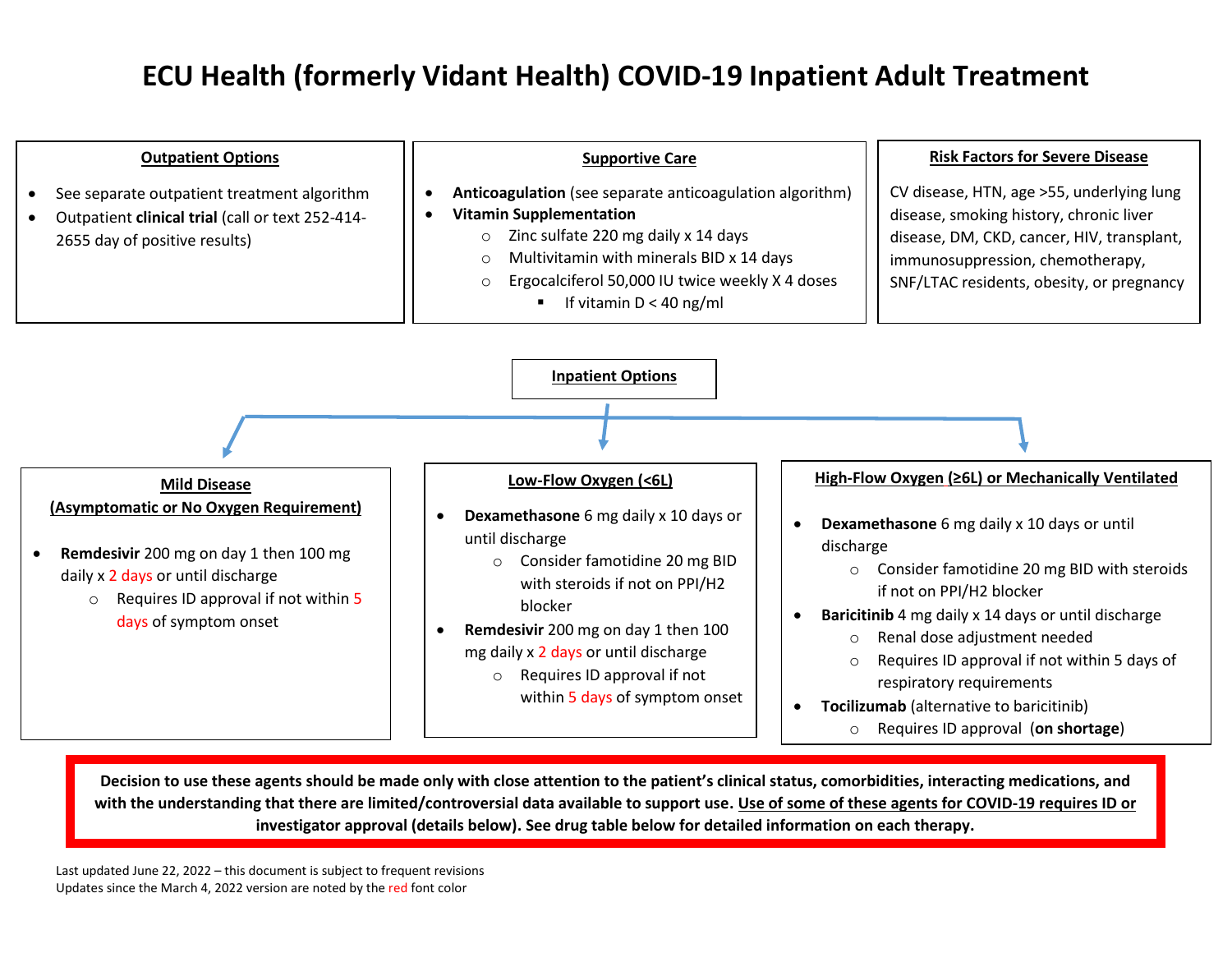### **Drug Information:**

| Remdesivir | Adult use is allowed without ID approval if the patient meets the following criteria: Adult use is allowed without ID approval if the                                                         |
|------------|-----------------------------------------------------------------------------------------------------------------------------------------------------------------------------------------------|
| (Veklury®) | patient meets all the following criteria: 1) Adult patient on room air or < 6L low-flow oxygen AND, 2) within 5 days of symptom                                                               |
|            | ONSET (not test date, but date of any respiratory or non-respiratory viral symptom) AND, 3) are unvaccinated (or not completely up-                                                           |
|            | to-date on vaccination per latest CDC guidance) or immunocompromised (i.e. not expected to properly respond to vaccination**).                                                                |
|            | **Conditions/treatments that may result in severe immunocompromise/inadequate response to vaccine include active treatment for                                                                |
|            | solid tumor and hematologic malignancies, receipt of solid organ transplant and taking immunosuppression, receipt of chimeric                                                                 |
|            | antigen receptor (CAR)-T-cell or hematopoietic stem cell transplant, moderate or severe primary immunodeficiency, advanced or                                                                 |
|            | untreated HIV, active treatment with high-dose corticosteroids (i.e. ≥ 20 mg prednisone or equivalent per day), alkylating agents,                                                            |
|            | antimetabolites, transplant-related immunosuppressive drugs, cancer chemotherapeutic agents, TNF blockers, and other biologic                                                                 |
|            | agents that are immunosuppressive or immunomodulatory.                                                                                                                                        |
|            | All other adult use requires ID approval by any ID attending. Call 252-814-4296 from 08:00-21:00 seven days a week. Any request<br>$\bullet$                                                  |
|            | after 21:00 will need to be approved and started the following morning. All pediatric use requires pediatric ID approval, contact                                                             |
|            | Dr. William Alex Dalzell, Dr. Salma Syed, or Dr. Yamini Mandelia.                                                                                                                             |
|            | Recommended use: Greatest benefit may be in patients early in the course of disease (<7 days of symptoms). Remdesivir is unlikely<br>$\bullet$                                                |
|            | to be beneficial in patients with diffuse infiltrates on CXR or CT scan, those requiring high supplemental oxygen, or those with                                                              |
|            | markedly elevated inflammatory markers such as CRP or D-Dimer.                                                                                                                                |
|            | Mechanism: Broad-spectrum antiviral nucleotide prodrug with potent in vitro activity against a range of RNA viruses including Ebola                                                           |
|            | virus, Marburg, MERS-CoV, SARS-CoV, respiratory syncytial virus, Nipah virus, and Hendra virus. The mechanism of action of<br>remdesivir is premature termination of viral RNA transcription. |
|            | Options for obtaining remdesivir:                                                                                                                                                             |
|            | FDA approved on October 22, 2020 and available via wholesaler<br>$\circ$                                                                                                                      |
|            | Emergency Use Authorization (EUA) still required for hospitalized children weighing 3.5 kg-40 kg or hospitalized children less                                                                |
|            | than 12 years of age                                                                                                                                                                          |
|            | Adult dosing: Suggested dose is a single loading dose of remdesivir 200 mg IV on Day 1, followed by once-daily maintenance doses of                                                           |
|            | remdesivir 100 mg IV for 2-4 days. Remdesivir is to be administered via IV infusion in a total volume of up to 250 mL 0.9% saline.                                                            |
|            | Doses of 200 mg will be infused over 2 hours and doses of 100 mg will be infused over 1 hour. Duration can be shortened to 3 days                                                             |
|            | total if otherwise ready for discharge.                                                                                                                                                       |
|            | Monitoring: Suggest daily renal and hepatic function monitoring                                                                                                                               |
|            | Renal dysfunction: There are now several case reports describing use of remdesivir in patients with AKI or ESRD. These patients can<br>٠                                                      |
|            | be considered on a case by case basis. Dose and duration should be the same. When given on HD days make sure dose is after HD (as                                                             |
|            | drug is cleared by HD).                                                                                                                                                                       |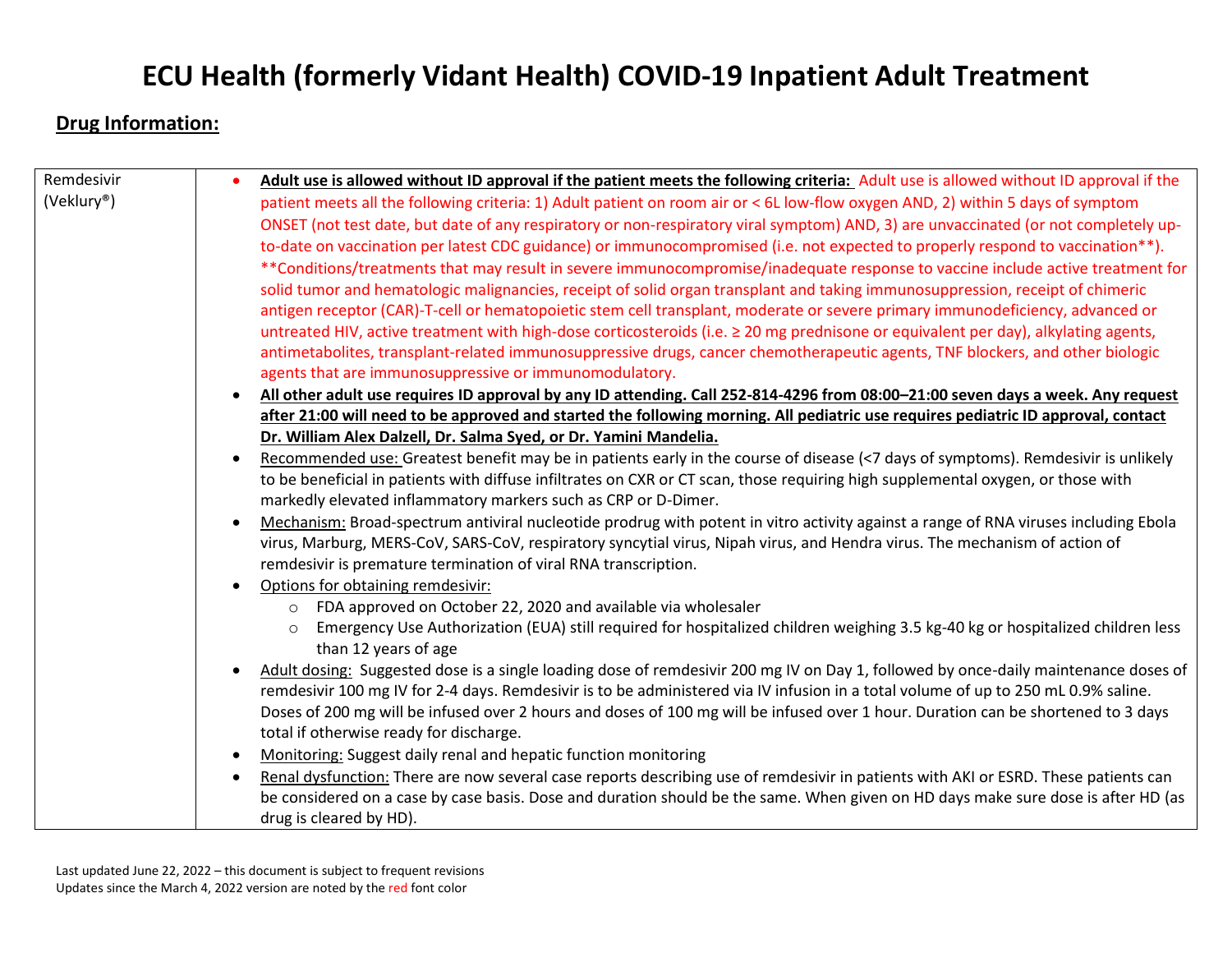| Baricitinib<br>(Olumiant <sup>®</sup> ) | Adult use is allowed without ID approval if the patient meets the following criteria: Within 5 days of requiring at least >6 L NC<br>$\bullet$<br>respiratory support for COVID-19 pneumonia, AND has at least one elevated inflammatory marker, AND eGRF >15 mL/min.<br>All other adult use requires ID approval by any ID attending. Call 252-814-4296 from 08:00-21:00 seven days a week. Any request<br>after 21:00 will need to be approved and started the following morning. All pediatric use requires pediatric ID approval, contact<br>Dr. William Alex Dalzell, Dr. Salma Syed, or Dr. Yamini Mandelia.<br>Recommend use in patients who are in the inflammatory component of their illness and are at least requiring 6 L oxygen, including<br>$\bullet$<br>those who are rapidly deteriorating despite dexamethasone. Factors that will be considered include: use of supplemental oxygen,<br>CXR or CT scan findings, inflammatory markers particularly CRP and D-Dimer, and how long into inflammatory phase the patient is<br>since drug more likely to be effective if given earlier in the course of the inflammatory process.<br>Mechanism: Inhibitor of JAK1 and JAK2. Baricitinib is proposed to reduce an inflammatory response and have potential antiviral<br>$\bullet$<br>activity against COVID-19.<br>FDA approved on May 10, 2022 for use in hospitalized adult patients with COVID-19 requiring supplemental oxygen, non-invasive or<br>$\bullet$<br>invasive mechanical ventilation, or ECMO. Obtaining verbal consent and disseminating the fact sheet is no longer required for adults.<br>Used via EUA only for pediatrics. Baricitinib is authorized for emergency use by the US FDA for treatment of COVID-19 in hospitalized<br>patients requiring supplemental oxygen, non-invasive or invasive mechanical ventilation, or extracorporeal membrane oxygenation<br>(ECMO). It is the responsibility of the primary team to provide the Patient Fact Sheet for Patients, Parents, and Caregivers; obtain<br>verbal consent from the patient/caregiver and document in the chart, place the appropriate drug order based on renal function, and<br>monitor renal/hepatic function plus ANC/ALC daily during treatment. Documentation is included in the order by appropriately<br>answering "Yes" when the above criteria have been satisfied. Mandatory reporting of all medication errors and all serious adverse<br>events is required.<br>Dose: 4 mg PO/per tube daily x 14 days or until discharge. Dose adjustment or drug interruption may be needed for decreasing eGFR,<br>ALC <200 cells/uL, ANC <500 cells/uL, or if drug induced liver injury (AST/ALT increase) is suspected (see fact sheet for specific<br>recommendations). Tocilizumab may be preferred in severe renal dysfunction or when PO/per tube is not feasible, but will be a<br>patient specific decision. |
|-----------------------------------------|-------------------------------------------------------------------------------------------------------------------------------------------------------------------------------------------------------------------------------------------------------------------------------------------------------------------------------------------------------------------------------------------------------------------------------------------------------------------------------------------------------------------------------------------------------------------------------------------------------------------------------------------------------------------------------------------------------------------------------------------------------------------------------------------------------------------------------------------------------------------------------------------------------------------------------------------------------------------------------------------------------------------------------------------------------------------------------------------------------------------------------------------------------------------------------------------------------------------------------------------------------------------------------------------------------------------------------------------------------------------------------------------------------------------------------------------------------------------------------------------------------------------------------------------------------------------------------------------------------------------------------------------------------------------------------------------------------------------------------------------------------------------------------------------------------------------------------------------------------------------------------------------------------------------------------------------------------------------------------------------------------------------------------------------------------------------------------------------------------------------------------------------------------------------------------------------------------------------------------------------------------------------------------------------------------------------------------------------------------------------------------------------------------------------------------------------------------------------------------------------------------------------------------------------------------------------------------------------------------------------------------------------------------------------------------------------------------------------------------------------------------------------------------------------------------------------------------------------------------------------------------------------------------------------------|
|                                         |                                                                                                                                                                                                                                                                                                                                                                                                                                                                                                                                                                                                                                                                                                                                                                                                                                                                                                                                                                                                                                                                                                                                                                                                                                                                                                                                                                                                                                                                                                                                                                                                                                                                                                                                                                                                                                                                                                                                                                                                                                                                                                                                                                                                                                                                                                                                                                                                                                                                                                                                                                                                                                                                                                                                                                                                                                                                                                                         |
|                                         | Remdesivir plus baricitinib: In general, patients who begin to qualify for baricitinib will be entering a phase of their illness that will no<br>longer benefit from remdesivir. Therefore, if a patient on remdesivir is being considered for baricitinib, it usually makes most sense<br>that remdesivir is discontinued as baricitinib is initiated. An exception to this would be in a patient who is on remdesivir and would<br>qualify for concomitant dexamethasone but cannot receive a corticosteroid due to contraindication (this patient could be on<br>remdesivir plus baricitinib).                                                                                                                                                                                                                                                                                                                                                                                                                                                                                                                                                                                                                                                                                                                                                                                                                                                                                                                                                                                                                                                                                                                                                                                                                                                                                                                                                                                                                                                                                                                                                                                                                                                                                                                                                                                                                                                                                                                                                                                                                                                                                                                                                                                                                                                                                                                       |
| Tocilizumab                             | Other considerations: Risk of latent TB reactivation or other infection; and thrombosis.<br>$\bullet$<br>Drug shortage is currently impacting supply.<br>$\bullet$                                                                                                                                                                                                                                                                                                                                                                                                                                                                                                                                                                                                                                                                                                                                                                                                                                                                                                                                                                                                                                                                                                                                                                                                                                                                                                                                                                                                                                                                                                                                                                                                                                                                                                                                                                                                                                                                                                                                                                                                                                                                                                                                                                                                                                                                                                                                                                                                                                                                                                                                                                                                                                                                                                                                                      |
| (Actemra®)                              | Adult use requires ID approval by any ID attending. Call 252-814-4296 from 08:00-21:00 seven days a week. Any request after<br>$\bullet$                                                                                                                                                                                                                                                                                                                                                                                                                                                                                                                                                                                                                                                                                                                                                                                                                                                                                                                                                                                                                                                                                                                                                                                                                                                                                                                                                                                                                                                                                                                                                                                                                                                                                                                                                                                                                                                                                                                                                                                                                                                                                                                                                                                                                                                                                                                                                                                                                                                                                                                                                                                                                                                                                                                                                                                |
|                                         | 21:00 will need to be approved and started the following morning. All pediatric use requires pediatric ID approval, contact Dr.                                                                                                                                                                                                                                                                                                                                                                                                                                                                                                                                                                                                                                                                                                                                                                                                                                                                                                                                                                                                                                                                                                                                                                                                                                                                                                                                                                                                                                                                                                                                                                                                                                                                                                                                                                                                                                                                                                                                                                                                                                                                                                                                                                                                                                                                                                                                                                                                                                                                                                                                                                                                                                                                                                                                                                                         |
|                                         | William Alex Dalzell, Dr. Salma Syed, or Dr. Yamini Mandelia.                                                                                                                                                                                                                                                                                                                                                                                                                                                                                                                                                                                                                                                                                                                                                                                                                                                                                                                                                                                                                                                                                                                                                                                                                                                                                                                                                                                                                                                                                                                                                                                                                                                                                                                                                                                                                                                                                                                                                                                                                                                                                                                                                                                                                                                                                                                                                                                                                                                                                                                                                                                                                                                                                                                                                                                                                                                           |
|                                         |                                                                                                                                                                                                                                                                                                                                                                                                                                                                                                                                                                                                                                                                                                                                                                                                                                                                                                                                                                                                                                                                                                                                                                                                                                                                                                                                                                                                                                                                                                                                                                                                                                                                                                                                                                                                                                                                                                                                                                                                                                                                                                                                                                                                                                                                                                                                                                                                                                                                                                                                                                                                                                                                                                                                                                                                                                                                                                                         |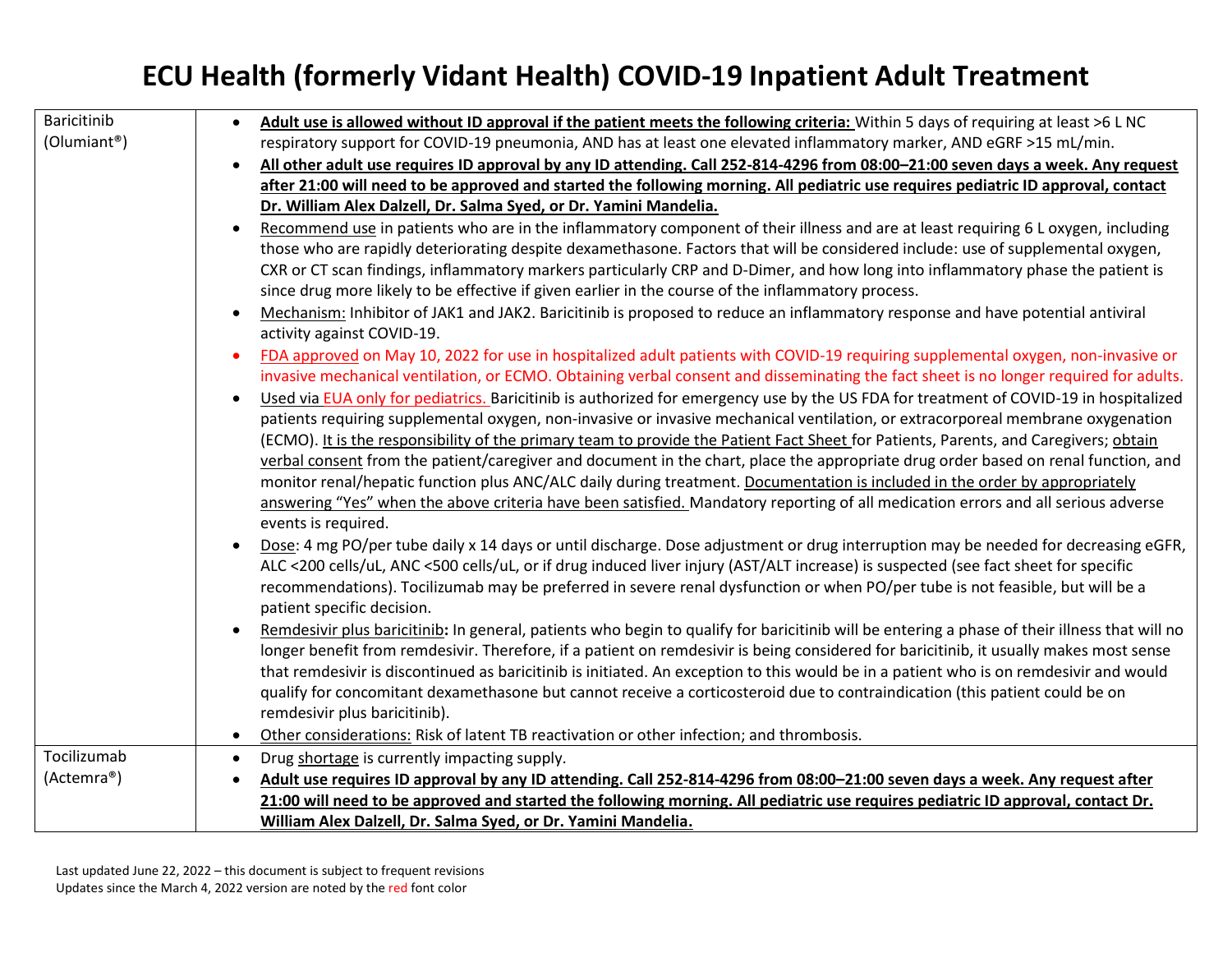|                  | $\bullet$ | EHR order may say "for outpatient use only except for heme/onc and transplant patients", however, this can be bypassed if you                                                                                                                                        |
|------------------|-----------|----------------------------------------------------------------------------------------------------------------------------------------------------------------------------------------------------------------------------------------------------------------------|
|                  |           | have ID approval for COVID-19.                                                                                                                                                                                                                                       |
|                  |           | Recommend use in patients who are in the inflammatory component of their illness, are exhibiting rapid respiratory deterioration                                                                                                                                     |
|                  |           | despite dexamethasone due to COVID-19, and are at least requiring 6 L oxygen. Factors that will be considered include: use of                                                                                                                                        |
|                  |           | supplemental oxygen, CXR or CT scan findings, inflammatory markers particularly CRP and D-Dimer, and how long into inflammatory                                                                                                                                      |
|                  |           | phase the patient is since drug more likely to be effective if given earlier in the course of the inflammatory process.                                                                                                                                              |
|                  |           | Mechanism: monoclonal anti-IL-6 receptor blocking antibody proposed as a therapeutic agent to mitigate hyperinflammation                                                                                                                                             |
|                  |           | associated with COVID-19. FDA approved for various rheumatologic conditions as well as cytokine release syndrome associated with                                                                                                                                     |
|                  |           | CAR-T cell therapy.                                                                                                                                                                                                                                                  |
|                  |           | This drug is now being used via EUA. Tocilizumab is authorized for emergency use by the FDA fort treatment of COVID-19 in                                                                                                                                            |
|                  |           | hospitalized adult and pediatric patients (2 years of age and older) who are receiving systemic corticosteroids and require                                                                                                                                          |
|                  |           | supplemental oxygen, non-invasive or invasive mechanical ventilation, or ECMO. Providers must communicate to the patient and/or                                                                                                                                      |
|                  |           | caregiver information consistent with the Fact Sheet for Patients, Parents, and Caregivers and provide them with a copy of this Fact                                                                                                                                 |
|                  |           | Sheet prior to the administration. However, if providing this information will delay the administration to a degree that would                                                                                                                                       |
|                  |           | endanger the life of a patient, the information must be provided as soon as feasible after administration. Mandatory reporting of all                                                                                                                                |
|                  |           | medication errors and all serious adverse events is required.                                                                                                                                                                                                        |
|                  |           | Dose: 8mg/kg based on actual body weight (max dose 800 mg). Clinical assessment and laboratory assessment (including CRP) to                                                                                                                                         |
|                  |           | guide need for repeat dosing, which can be done at least 8 hours after the initial dose. Round dose to nearest vial size (either 80 mg                                                                                                                               |
|                  |           | or 200 mg vials depending on availability).                                                                                                                                                                                                                          |
|                  |           | Other considerations: Risk of latent TB reactivation or other infection; risk vs benefit for initiation in patients with neutropenia,                                                                                                                                |
|                  |           | thrombocytopenia, or elevated AST/ALT; and need for concomitant steroid therapy.                                                                                                                                                                                     |
| Monoclonal       | $\bullet$ | For referrals see outpatient treatment algorithm.                                                                                                                                                                                                                    |
| antibodies (MAB) | $\bullet$ | Available for ordering by all providers for adult patients meeting criteria mentioned below. Documentation (including verbal                                                                                                                                         |
|                  |           | consent and fact sheet dissemination) is included in the order by selecting appropriate answers to the questions on the order.                                                                                                                                       |
| Treatment:       |           | All pediatric use requires pediatric ID approval, contact Dr. William Alex Dalzell, Dr. Salma Syed, or Dr. Yamini Mandelia.                                                                                                                                          |
| Sotrovimab       |           | The FDA has had multiple EUA's for neutralizing monoclonal antibodies, most recently: sotrovimab (May 26, 2021),                                                                                                                                                     |
| Bebtelovimab     |           | tixagevimab/cilgavimab (Evusheld®, prevention only, Dec 8, 2021), and bebtelovimab (Feb 2022). We changed from                                                                                                                                                       |
| Prevention:      |           | bamlanivimab/etesevimab to casirivimab/imdevimab in Jul 2021 due to increasing delta variants. Due to increasing omicron variants,                                                                                                                                   |
| Tixagevimab/     |           | we changed to sotrovimab in Dec 2021. Evusheld® use for prevention only will began Jan 2021.                                                                                                                                                                         |
| cilgavimab       |           | Mechanism of neutralizing antibodies: Neutralizing antibodies directed at the receptor-binding domain of SARS-CoV-2 spike protein                                                                                                                                    |
| (Evusheld®)      |           | have been evaluated as prophylactic and therapeutic agents for COVID-19. In animal models there is evidence that antibody therapy                                                                                                                                    |
|                  |           | may more rapidly reduce viral load in the upper and lower airways of infected animals resulting in reduced viral-induced pathology.                                                                                                                                  |
|                  |           | Potential advantages of neutralizing antibodies include the ability to standardize the amount of neutralizing activity and the<br>possibility of conferring protection more rapidly than with vaccine-induced immune responses (which generally take several weeks). |
|                  |           |                                                                                                                                                                                                                                                                      |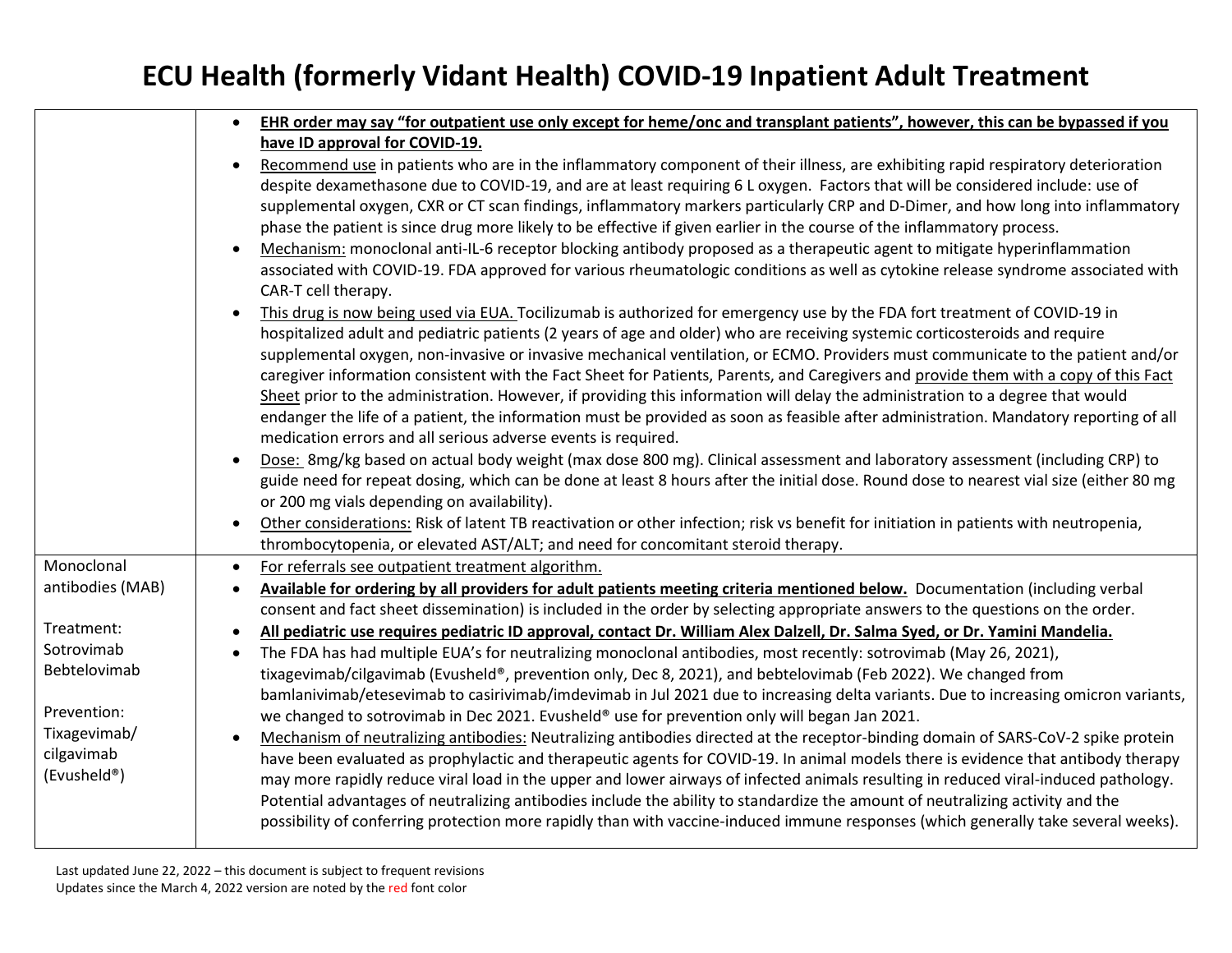|                            | Sotrovimab and bebtelovimab are for treatment of mild-to-moderate COVID-19 in adult and pediatric outpatients (12 years of age or<br>$\bullet$<br>older and weighing at least 40 kg) at high risk for progression to severe COVID-19. See outpatient treatment algorithm for details.<br>Tixagevimab/cilgavimab (Evusheld®) is for pre-exposure prophylaxis ONLY (not treatment) in certain adult and pediatric outpatients<br>(12 years of age or older and weighing at least 40 kg).<br>Preferred route is IM in 2 separate syringes (into gluteal muscle)<br>$\circ$<br>Longer half-life<br>$\circ$<br>If meets criteria for moderately/severely immunocompromised and has had a COVID-19 vaccine, wait two weeks post<br>vaccination before administering Evusheld®<br>Criteria for use:<br>$\circ$<br>NOT currently infected with SARS-CoV-2<br>٠<br>NOT recently exposed to an individual infected with SARS-CoV-2<br>$\blacksquare$<br>Moderately to severely compromised immune system due to a medical condition or due to taking<br>$\blacksquare$<br>immunosuppressive medications or treatments and may not mount an adequate response to vaccination (see<br>conditions above in sotrovimab section)<br>History of severe adverse reactions to a COVID-19 vaccine and/or components (so vaccination not recommended)<br>Administration and observation:<br>Clinically monitor patients during infusion and observe patients for at least 1 hour after infusion is complete.<br>$\circ$<br>Health care providers must submit a report on all medication errors and ALL SERIOUS ADVERSE EVENTS. The prescribing<br>$\circ$<br>health care provider and/or the provider's designee are/is responsible for mandatory reporting of all medication errors and<br>serious adverse events occurring within 7 calendar days from the onset of the event. Must be submitted to FDA MedWatch<br>and the manufacturer. |
|----------------------------|-------------------------------------------------------------------------------------------------------------------------------------------------------------------------------------------------------------------------------------------------------------------------------------------------------------------------------------------------------------------------------------------------------------------------------------------------------------------------------------------------------------------------------------------------------------------------------------------------------------------------------------------------------------------------------------------------------------------------------------------------------------------------------------------------------------------------------------------------------------------------------------------------------------------------------------------------------------------------------------------------------------------------------------------------------------------------------------------------------------------------------------------------------------------------------------------------------------------------------------------------------------------------------------------------------------------------------------------------------------------------------------------------------------------------------------------------------------------------------------------------------------------------------------------------------------------------------------------------------------------------------------------------------------------------------------------------------------------------------------------------------------------------------------------------------------------------------------------------------------------------------------------------------------------------|
| Nirmatrelvir/<br>ritonavir | For referrals see outpatient treatment algorithm.<br>$\bullet$<br>EUA authorized Dec 2021 for mild-to-moderate COVID-19 in adults and pediatric outpatients (12 years of age and older weighing at                                                                                                                                                                                                                                                                                                                                                                                                                                                                                                                                                                                                                                                                                                                                                                                                                                                                                                                                                                                                                                                                                                                                                                                                                                                                                                                                                                                                                                                                                                                                                                                                                                                                                                                      |
| (Paxlovid®)                | least 40 kg) with positive results of direct SARS-CoV-2 viral testing, and who are at high risk for progression to severe COVID-19.<br>Mechanism: Nirmatrelvir is a SARS-CoV-2 main protease (Mpro) inhibitor (also referred to as 3CLpro) which renders it incapable of<br>processing polyprotein precursors and therefore prevents viral replication. Ritonavir is an HIV-1 protease inhibitor and CYP3A<br>inhibitor that inhibits CYP3A-mediated metabolism of nirmatrelvir resulting in increased nirmatrelvir plasma concentrations.<br>Dose: 300 mg nirmatrelvir (two 150 mg tablets) + 100 mg ritonavir PO BID x 5 days with or without food<br>Special considerations: Renal dose adjustment needed for eGFR ≥30 to <60 mL/min. Not recommended for patients with eGFR <30<br>$\bullet$<br>mL/min. Not recommended with severe hepatic impairment (Child-Pugh Cass C). Can increase risk of HIV-1 developing resistance to<br>HIV protease inhibitors in individuals with uncontrolled or undiagnosed HIV-1 infection.<br>DRUG INTERACTIONS: Ritonavir is a strong CYP3A4 inhibitor and can significantly increase other CYP3A4 substrate concentrations.<br>Co-administration with potent CYP3A4 inducers may impact Paxlovid® concentrations. Medication profile MUST be reviewed for drug<br>interactions prior to initiation.                                                                                                                                                                                                                                                                                                                                                                                                                                                                                                                                                                              |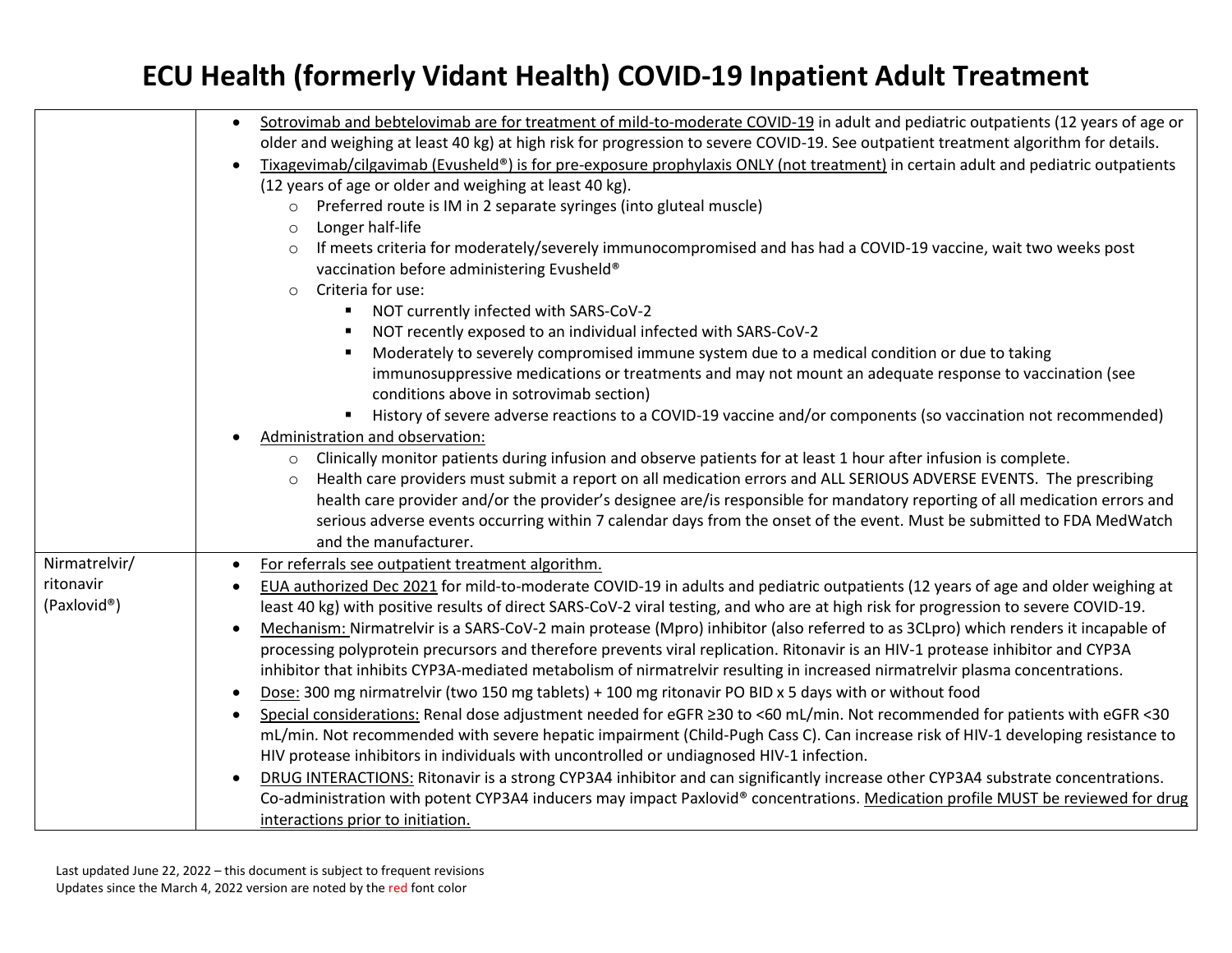|              | As with other EUAs, dissemination of fact sheet, verbal consent, and reporting of all serious adverse events and/or medication errors     |
|--------------|-------------------------------------------------------------------------------------------------------------------------------------------|
|              | is required.                                                                                                                              |
|              | ECU Health criteria for use can be found on outpatient treatment algorithm<br>$\bullet$                                                   |
| Molnupiravir | For referrals see outpatient treatment algorithm.<br>$\bullet$                                                                            |
|              | EUA authorized Dec 23, 2021 for adult outpatients with mild-to-moderate COVID-19 with positive results of direct SARS-CoV-2 viral         |
|              | testing who are at high risk for progressing to severe COVID-19 and for whom alterative COVID-19 treatment options authorized by          |
|              | FDA are not accessible or clinically appropriate.                                                                                         |
|              | Mechanism: Nucleoside analogue that inhibits SARS-CoV-2 replication                                                                       |
|              | Dose: 800 mg (four 200 mg capsules) PO BID x 5 days with or without food                                                                  |
|              | Special considerations: NOT for use during pregnancy (animal reproductive studies showed possibility of fetal harm)                       |
|              | As with other EUAs, dissemination of fact sheet, verbal consent, and reporting of all serious adverse events and/or medication errors     |
|              | is required.                                                                                                                              |
|              | ECU Health criteria for use can be found on outpatient treatment algorithm<br>$\bullet$                                                   |
| Fluvoxamine  | IDSA guideline recommendation: Among ambulatory patients with COVID-19, the IDSA guideline panel recommends fluvoxamine<br>$\bullet$      |
|              | only in the context of a clinical trial.                                                                                                  |
|              | Mechanism: Selective serotonin reuptake inhibitor (SSRI) that is FDA-approved for the treatment of obsessive-compulsive disorder.         |
|              | SSRI's have been shown to have affinity for Sigma-1 receptors, which modulate cytokine levels in animal models of septic shock and        |
|              | demonstrate in vitro activity against SARS-CoV-2. Of the SSRIs, fluvoxamine has high activity for these receptors. SSRIs may also         |
|              | decrease uptake of serotonin from platelets during thrombosis, resulting in decreased neutrophil recruitment and platelet                 |
|              | aggregation.                                                                                                                              |
| Ivermectin   | Ivermectin has not been added to these treatment recommendations.                                                                         |
|              | IDSA guideline recommendation: In hospitalized patients with severe COVID-19, the IDSA panel suggests against ivermectin use<br>$\bullet$ |
|              | outside of the context of a clinical trial (conditional recommendation, very low certainty of evidence). In outpatients with COVID-19,    |
|              | the IDSA panel suggests against ivermectin use outside of the context of a clinical trial (conditional recommendation, very low           |
|              | certainty of evidence). See guideline for data summary.                                                                                   |
|              | Mechanism: Anti-parasitic agent FDA approved for some indications. Has in-vitro activity against some viruses, including SARS-CoV-2       |
|              | but no proven therapeutic utility. Concentrations needed to obtain the in-vitro IC50 for SARS-CoV-2 are considerably higher than          |
|              | those achieved in human plasma and lung tissue.                                                                                           |
| Convalescent | Convalescent plasma was officially removed from this algorithm in the December 30, 2021 update<br>$\bullet$                               |
| plasma       | IDSA guideline recommendation: Among ambulatory patients the IDSA guideline panel recommends against COVID-19 convalescent<br>$\bullet$   |
|              | plasma outside of the context of a clinical trial. Among hospitalized patients they recommended against it.                               |
|              | Mechanism: Passive immunotherapy (pathogen neutralization, antibody-dependent cellular cytotoxicity, enhanced phagocytosis)               |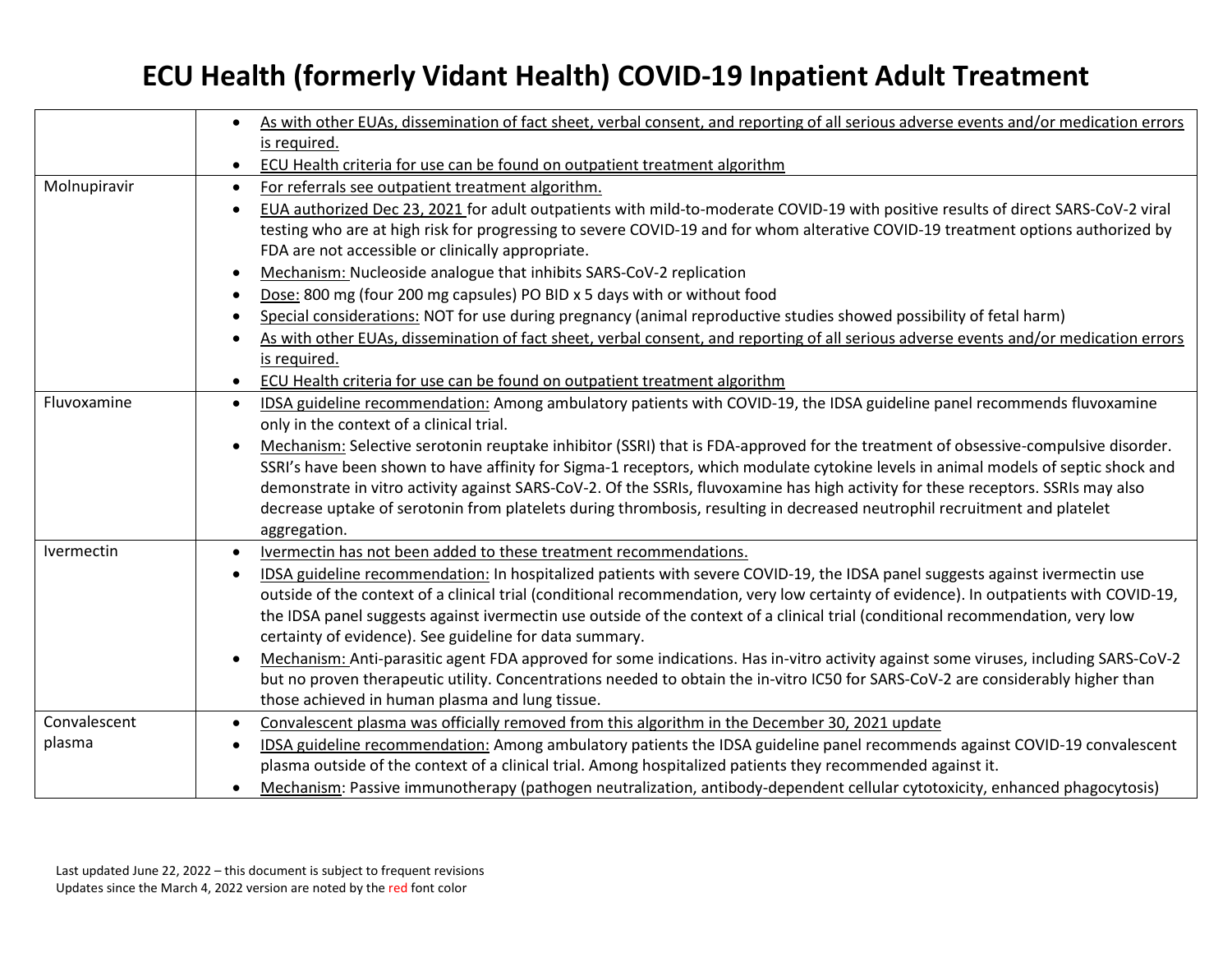| Hydroxychloroquine<br>(HCQ) | HCQ was officially removed from this algorithm in the June 16, 2020 update. On June 15, 2020, based on FDA's continued review of<br>the scientific evidence available for HCQ and chloroquine (CQ) to treat COVID-19, FDA has determined that the statutory criteria for<br>EUA as outlined in Section 564(c)(2) of the Food, Drug, and Cosmetic Act are no longer met. Specifically, FDA has determined that CQ<br>and HCQ are unlikely to be effective in treating COVID-19 for the authorized uses in the EUA. Additionally, in light of ongoing serious<br>cardiac adverse events and other serious side effects, the known and potential benefits of CQ and HCQ no longer outweigh the<br>known and potential risks for the authorized use. This warrants revocation of the EUA for HCQ and CQ for the treatment of COVID-<br>19.<br>IDSA guideline recommendation: Among hospitalized patients with COVID-19, the IDSA guideline panel recommends against<br>hydroxychloroquine. See guideline for data summary. |
|-----------------------------|------------------------------------------------------------------------------------------------------------------------------------------------------------------------------------------------------------------------------------------------------------------------------------------------------------------------------------------------------------------------------------------------------------------------------------------------------------------------------------------------------------------------------------------------------------------------------------------------------------------------------------------------------------------------------------------------------------------------------------------------------------------------------------------------------------------------------------------------------------------------------------------------------------------------------------------------------------------------------------------------------------------------|
| HCQ + Azithromycin          | HCQ + azithromycin combination was officially removed from this algorithm in the April 30, 2020 update.                                                                                                                                                                                                                                                                                                                                                                                                                                                                                                                                                                                                                                                                                                                                                                                                                                                                                                                |
|                             | IDSA guideline recommendation: Among hospitalized patients with COVID-19, the IDSA guideline panel recommends against                                                                                                                                                                                                                                                                                                                                                                                                                                                                                                                                                                                                                                                                                                                                                                                                                                                                                                  |
|                             |                                                                                                                                                                                                                                                                                                                                                                                                                                                                                                                                                                                                                                                                                                                                                                                                                                                                                                                                                                                                                        |
|                             | hydroxychloroquine plus azithromycin. See guideline for data summary.                                                                                                                                                                                                                                                                                                                                                                                                                                                                                                                                                                                                                                                                                                                                                                                                                                                                                                                                                  |
| Lopinavir/ritonavir         | Kaletra was officially removed from this algorithm in the May 8, 2020 update.                                                                                                                                                                                                                                                                                                                                                                                                                                                                                                                                                                                                                                                                                                                                                                                                                                                                                                                                          |
| (Kaletra)                   | IDSA guideline recommendation: Among hospitalized patients with COVID-19, the IDSA guideline panel recommends against the use                                                                                                                                                                                                                                                                                                                                                                                                                                                                                                                                                                                                                                                                                                                                                                                                                                                                                          |
|                             | of the combination lopinavir/ritonavir. See guideline for data summary.                                                                                                                                                                                                                                                                                                                                                                                                                                                                                                                                                                                                                                                                                                                                                                                                                                                                                                                                                |
| Interferon Beta-1a          | Interferon Beta-1a has not been added to these treatment recommendations.                                                                                                                                                                                                                                                                                                                                                                                                                                                                                                                                                                                                                                                                                                                                                                                                                                                                                                                                              |
|                             | Mechanism: Subcutaneous interferon beta-1a is approved in the U.S. and more than 90 other countries for the treatment of multiple                                                                                                                                                                                                                                                                                                                                                                                                                                                                                                                                                                                                                                                                                                                                                                                                                                                                                      |
|                             | sclerosis. Interferon beta-1a has the same amino acid sequence as a naturally occurring protein called interferon beta, which is part                                                                                                                                                                                                                                                                                                                                                                                                                                                                                                                                                                                                                                                                                                                                                                                                                                                                                  |
|                             | of a class of proteins called type 1 interferons. Infected cells normally produce type 1 interferons to help the immune system fight                                                                                                                                                                                                                                                                                                                                                                                                                                                                                                                                                                                                                                                                                                                                                                                                                                                                                   |
|                             | pathogens, especially viruses. Interferon beta has both antiviral and anti-inflammatory properties.                                                                                                                                                                                                                                                                                                                                                                                                                                                                                                                                                                                                                                                                                                                                                                                                                                                                                                                    |
|                             | A randomized, controlled clinical trial evaluating the safety and efficacy of a treatment regimen consisting of the antiviral remdesivir                                                                                                                                                                                                                                                                                                                                                                                                                                                                                                                                                                                                                                                                                                                                                                                                                                                                               |
|                             | plus the immunomodulator interferon beta-1a in patients with coronavirus disease 2019 (COVID-19) has begun. The study, called the                                                                                                                                                                                                                                                                                                                                                                                                                                                                                                                                                                                                                                                                                                                                                                                                                                                                                      |
|                             | Adaptive COVID-19 Treatment Trial 3 (ACTT 3), is anticipated to enroll more than 1,000 hospitalized adults with COVID-19 at as many                                                                                                                                                                                                                                                                                                                                                                                                                                                                                                                                                                                                                                                                                                                                                                                                                                                                                    |
|                             | as 100 sites in the US and abroad. Clinical trial is the only way to obtain drug. The closest site in NC is Duke. More data can be found                                                                                                                                                                                                                                                                                                                                                                                                                                                                                                                                                                                                                                                                                                                                                                                                                                                                               |
|                             |                                                                                                                                                                                                                                                                                                                                                                                                                                                                                                                                                                                                                                                                                                                                                                                                                                                                                                                                                                                                                        |
|                             | here: https://clinicaltrials.gov/ct2/show/NCT04492475                                                                                                                                                                                                                                                                                                                                                                                                                                                                                                                                                                                                                                                                                                                                                                                                                                                                                                                                                                  |

#### **General COVID-19 Information:**

- 1. COVID-19 is the disease caused by SARS-Coronavirus-2 or SARS-CoV-2.
- 2. Incubation period ~5 days (ranges from 2-14 days).
- 3. Frequently signs and symptoms at illness onset include fever (83-98%), dry cough (76-82%), and myalgia/fatigue (11-44%). GI symptoms have also become a common occurrence (anorexia, diarrhea, vomiting, abdominal pain, anosmia, dysgeusia). In one report, 10% (n=20) presented without digestive or respiratory symptoms, 3% (n=7) with digestive symptoms but without respiratory symptoms (all except 1 did have fever), 42% (n=85) with respiratory symptoms but without digestive symptoms, and 45% (n=92) with both respiratory and digestive symptoms.

Last updated June 22, 2022 – this document is subject to frequent revisions Updates since the March 4, 2022 version are noted by the red font color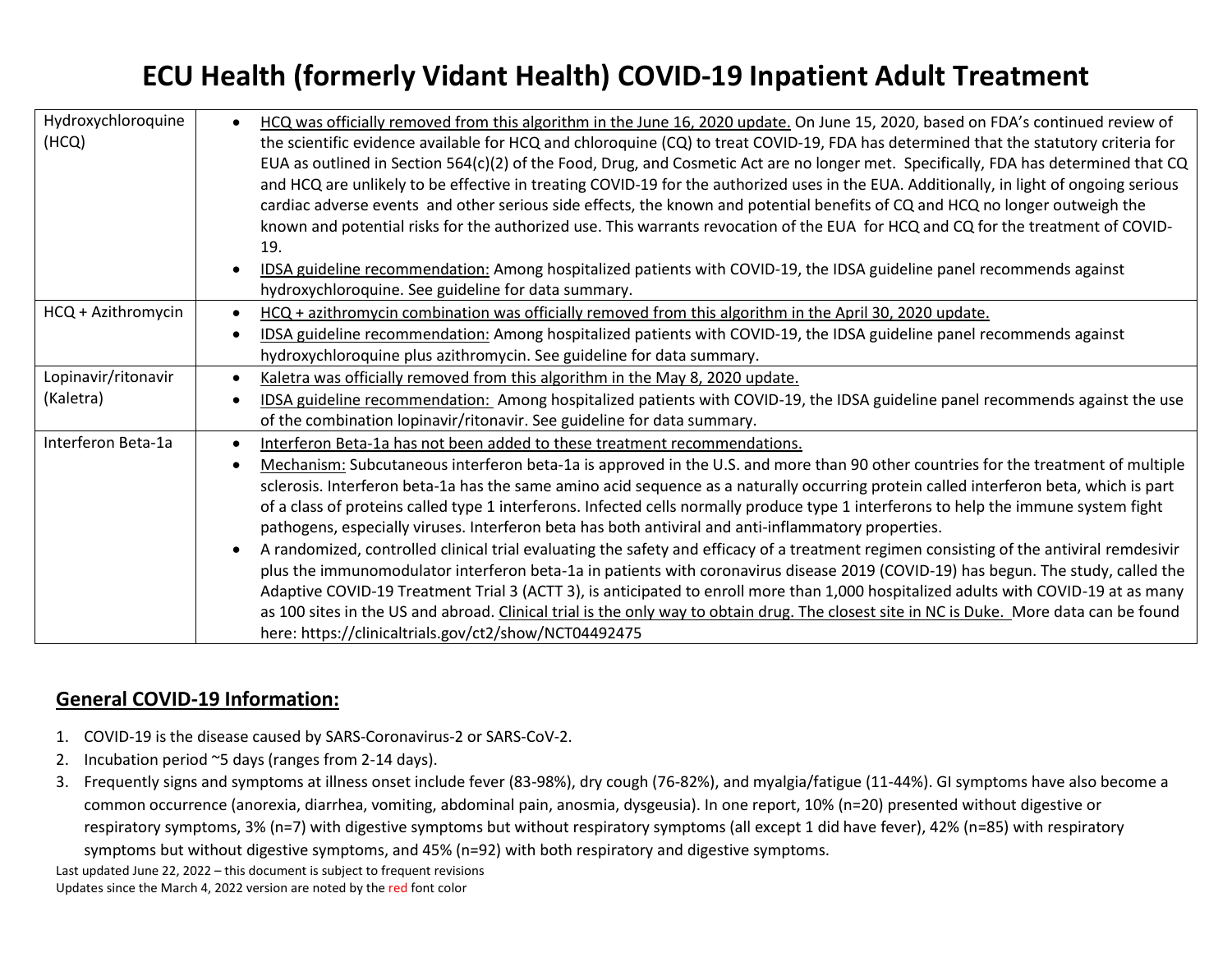- 4. CXR have shown bilateral involvement in most patients. CT patterns have revealed patchy infiltrate, bilateral disease, and have been consistent with viral infection.
- 5. Potential for clinical deterioration during second week of illness.
- 6. Co-infection of COVID-19 with other viruses and bacteria is possible.
- 7. False negative COVID-19 results are possible. Poor quality of specimen can be a reason for false negative.

#### **Recommended Labs and Monitoring:**

- 1. Daily: CBC with differential (follow lymphopenia) and complete metabolic panel (includes LFTs)
- 2. To help rule out bacterial co-infection: Procalcitonin
- 3. For risk stratification and worry of cytokine release syndrome: LDH, troponin, CPK, D-dimer, CRP, ESR, triglycerides, ferritin, and fibrinogen. May consider trending these as appropriate.

a. Ideally would obtain IL-6 levels but this lab is a send out that will take 4-7 days to result so we are not currently recommending it.

- 4. Pregnancy test
- 5. Vitamin D, total (VITDT)

#### **General Drug Considerations:**

- 1. There are clinical trials of HCQ that include supplemental zinc, vitamin C, and vitamin D. For all COVID-19 positive patients suggest 14 days of the following **nutritional supplements**:
	- **a. Multivitamin with minerals** (Theragran-M tablet) twice daily. The preference is to use the Theragran-M tablet product, even if need to crush finely and administer per tube, due to the copper concentration in this vitamin (2 mg/tab) vs Centrum liquid (0 mg). If absolutely needed, can use the Centrum liquid multivitamin with iron-minerals. But, the copper supplementation may be important due to Zinc binding copper absorption.
	- b. **Zinc sulfate** 220 mg capsule daily (50 mg elemental zinc) or oral suspension if need liquid (220 mg/5mL). Zinc has anti-viral activity, including inhibition of viral RNA dependent RNA polymerase (like remdesivir). Zinc deficiency is common in elderly people and is associated with anosmia (an early sign of COVID-19 disease).
	- c. **Ergocalciferol** 50,000 IU twice weekly or ergocalciferol drops if liquid needed (50,000 IU/6.25 mL). Need for further supplementation should be based on vitamin D level results. Vitamin D is a known immunomodulator and deficiency is more common in African Americans, who are at higher risk for severe disease. Vitamin D inhibits proinflammatory cytokines, including IL-6. We are giving ergocalciferol over cholecalciferol based on the high dose and available supplies. The shorter half-life of the ergocalciferol also will help to see effects earlier and reach steady state more quickly.
- 2. The ECU Health **anticoagulation** subcommittee has developed a guideline for inpatient prophylaxis, discharge prophylaxis, and treatment of VTE in COVID-19 patients. Please see their separate document.

Last updated June 22, 2022 – this document is subject to frequent revisions Updates since the March 4, 2022 version are noted by the red font color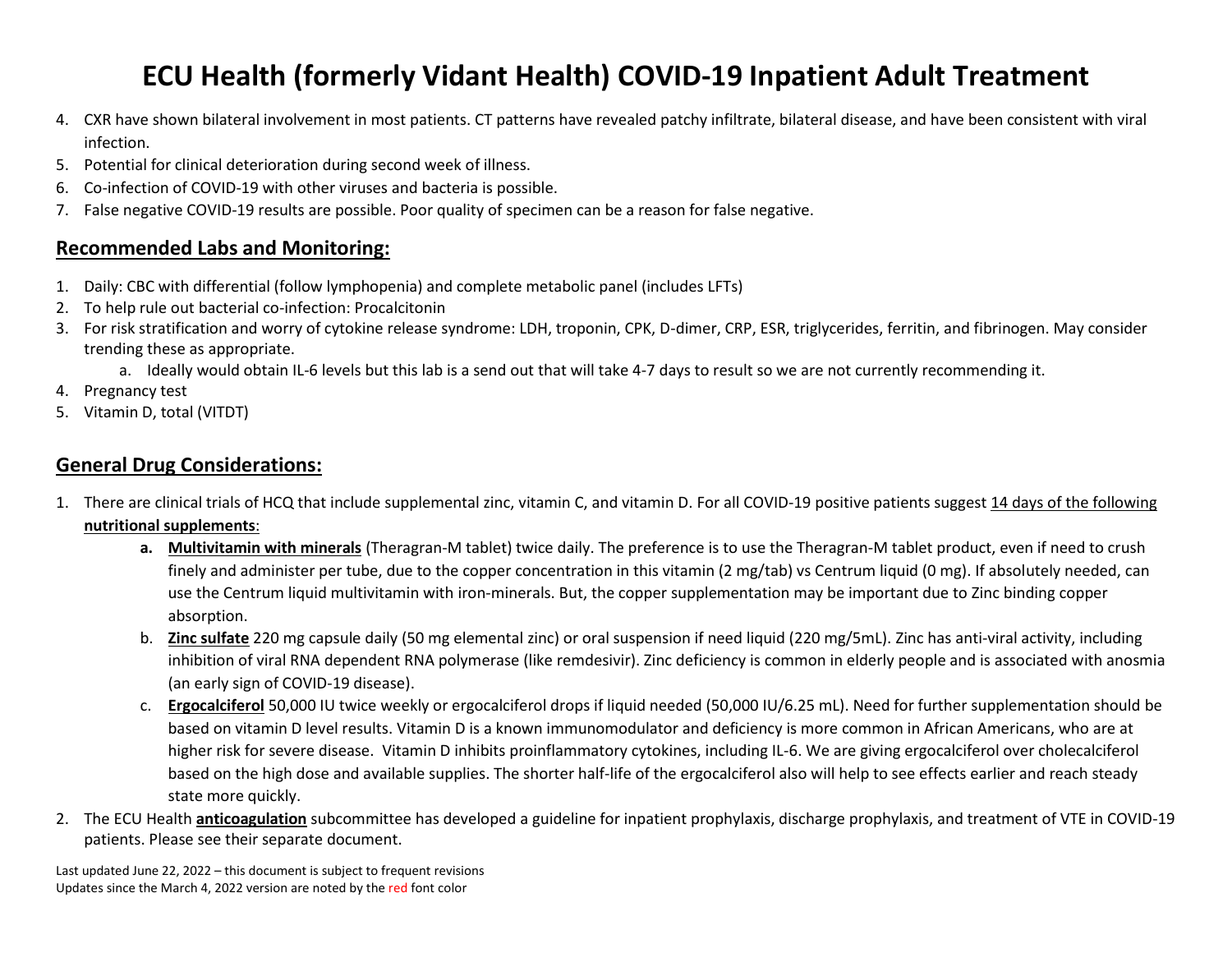- 3. **Dexamethasone 6 mg IV or PO for 10 days (or until discharge if earlier)**. An equivalent glucocorticoid dose may be substituted if dexamethasone unavailable. Equivalent total daily doses of alternative glucocorticoids to dexamethasone 6 mg daily are methylprednisolone 32 mg and prednisone 40 mg. IDSA guideline recommendations are as follows: Among hospitalized critically ill patients with COVID-19, the IDSA guideline panel recommends dexamethasone rather than no dexamethasone (Strong recommendation, moderate certainty of evidence). Critical illness is defined as patients on mechanical ventilation and ECMO. Critical illness includes end organ dysfunction as is seen in sepsis/septic shock. In COVID-19, the most commonly reported form of end organ dysfunction is ARDS. Among hospitalized patients with severe, but non-critical COVID-19 the IDSA guideline panel suggests dexamethasone rather than no dexamethasone (Conditional recommendation, moderate certainty of evidence). Severe illness is defined as patients with SpO2 ≤ 94% on room air, including patients on supplemental oxygen. Among hospitalized patients with non-severe COVID-19 without hypoxemia requiring supplemental oxygen, the IDSA guideline panel suggests against the use of glucocorticoids. Non-severe illness is defined as patients with a SpO2 >94% not requiring supplemental oxygen. See guideline for data summary.
- 4. If no contraindications, continue **statins** or consider starting in those with a guideline indication for one.
- 5. Do not need to stop home **ACEI/ARB** therapy, unless there is another compelling reason.
- 6. Avoid starting new prescriptions for **NSAIDs.** Can see IDSA guideline for some discussion of NSAIDs.
- 7. Use **inhalers** over nebulizers.
- 8. Many institutions are noting that patients with COVID-19 tend to have higher than normal baseline triglyceride levels secondary to an HLH-type syndrome and many institutions are avoiding discontinuation of their **propofol** infusions in these patients until TG levels are closer to 750/1000 mg/dL. This would avoid having to change to an alternative/less desired sedative agent in these patients (ie: benzodiazepines which are less than ideal due to the longer elimination time and association with longer intubation times). It is recommended to continue to monitor these patients closely for any signs and symptoms of PRIS while on propofol therapy.
- 9. Due to the frequency of every one hour blood glucose checks for patients who are receiving intravenous **insulin** with Endotool, it would be preferred to manage these patients with basal/bolus regimen of insulin if possible or tolerate a blood glucose that is slightly above our goal. This will aide in decreasing the number of times the nurse has to enter the room to obtain a finger stick for insulin drip titrations. See separate document for subcutaneous insulin management of mild/moderate DKA in the COVID-19 patient.
- 10. In patients who are intubated **scheduled eye care** is administered in the form of Clear Eyes solution and petrolatum ointment both given every 4 hours alternating which results in an eye drop being administered every 2 hours to aide in lubrication secondary to dryness that results from the ventilator. In an effort to reduce nursing exposure and since most patients should be maintained at a light level of sedation, it is recommended to omit the petrolatum ointment and use only the Clear Eyes solution in these patients with a frequency of 'four times day' or 'three times a day' with the specific times correlating with other medication administration times.
- 11. In an effort **to minimize aerosolization during extubation** consider strategies of prevention of post extubation coughing and gagging. IV lidocaine 1 mg/kg (max 100 mg) can be given 3-5 minutes prior to extubation or 1 mg/kg of 2% lidocaine solution can be instilled intratracheally into the outer aperture of the ETT 5 minutes prior to extubation to blunt the post extubation cough response. In patients with heart block/bradycardia without a pacemaker AVOID IV lidocaine administration and can consider utilization of 0.5 mg/kg of 2% lidocaine solution via the ETT in these patients.
- 12. Anecdotal reports from China suggest that patients infected with coronavirus who were receiving **famotidine**, a H2 receptor antagonist to treat conditions such as acid reflux and peptic ulcer disease, had improved survival vs those receiving proton pump inhibitors. This post hoc finding has led to interest in the